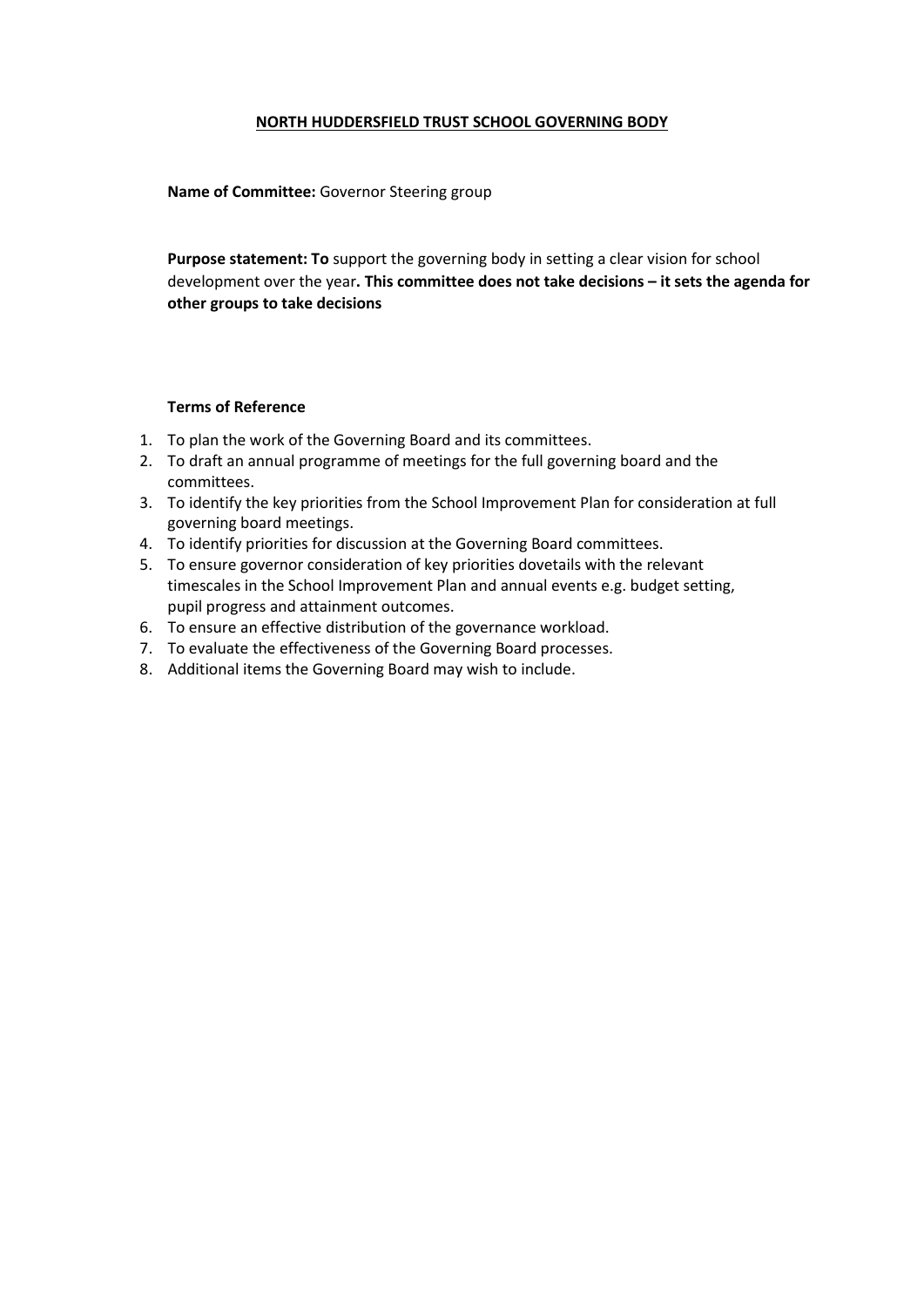# **Standards & Effectiveness Committee**

The committee has responsibility delegated by the Governing Board to:

- $\triangleright$  Monitor progress of the school towards targets, and pupil outcomes and to oversee plans to raise performance levels.
- $\triangleright$  Contribute to the development of the school improvement plan and school self-evaluation.
- Receive information on and review progress in relation to the school improvement plan and school self-evaluation.
- $\triangleright$  Ensure that the school has rigorous and challenging approaches to target setting.

#### **Achievement:**

- Monitor, review and understand information on school performance indicators.
- $\triangleright$  Monitor and review school targets.
- $\triangleright$  Evaluate school performance against national data.
- Ensure that students' performance information is communicated to parents and carers.

#### **Teaching and learning:**

- $\triangleright$  Receive reports on the impact of the quality assurance cycle on the quality of teaching and learning across the school and any professional development arising.
- $\triangleright$  Review the quality of teaching across the school.
- $\triangleright$  Monitor the impact of interventions for all groups of pupils.
- $\triangleright$  Review homework arrangements.

#### **Curriculum:**

- $\triangleright$  Ensure that the school is meeting national curriculum requirements and review the Curriculum Policy statement ensuring it meets the needs of all pupils including those with SEND and is in keeping with the ethos of the school.
- $\triangleright$  Monitor how the school is developing pupils' spiritual, moral, social, emotional and cultural development.
- $\triangleright$  Ensure the school has effective provision for SEND.
- $\triangleright$  Consider curriculum issues which have implications for finance and personnel decisions and to make recommendations to the relevant committees or the governing body.

#### **Behaviour & Attendance**

- $\triangleright$  Review the Behaviour Policy, receive information about behaviour and monitor behaviour in school.
- $\triangleright$  Review and monitor attendance data against school and national targets and to discuss the plans of school leadership to further develop attendance strategy.

#### **Pupils Needs & Welfare**

- $\triangleright$  Ensure that there are effective and enforceable policies on child protection, bullying and racial issues and that all have confidence that these issues will be dealt with in an appropriate manner.
- $\triangleright$  Ensure that as far as possible school is a place of positive experience and enjoyment for pupils and that the rewards system reflects this.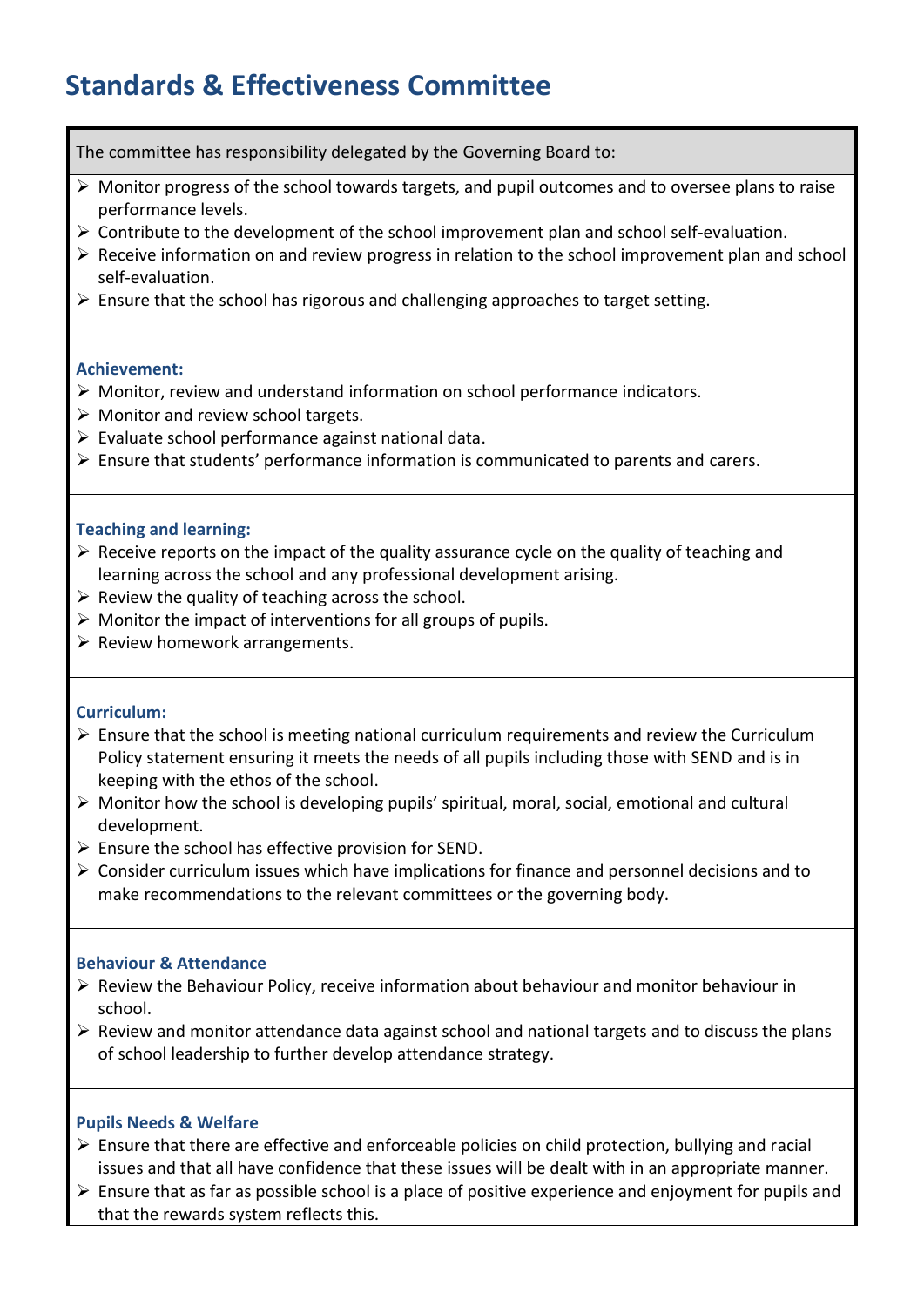- $\triangleright$  Ensure that impartial careers advice is provided to pupils.
- Monitor pupils' attitudes, values and how other personal qualities are developed in the school.
- $\triangleright$  Ensure the promotion of healthy lifestyles including healthy eating, consumption of water and appropriate education and information on health related issues.
- $\triangleright$  Ensure that pupils develop their understanding of their rights and responsibilities and have appropriate opportunities to make a positive contribution to the local community.
- $\triangleright$  Ensure arrangements for a wide programme of extra-curricular activities and that educational visits follow the guidance available from the local authority.
- $\triangleright$  Receive reports on progression of former pupils post-16 and to support senior leadership through the creation and delivery of plans to further reduce NEET statistics.

## *Any item referred by the full governing board*

#### **Membership**

- 1. Lisa Buckley
- 2. Gary Deighton
- 3. Sarah Grant
- 4. Andrew Fell
- 5. Qaiser Khan

#### *Minimum of three members required*

| <b>Chair of Committee</b> | Sarah Grant                |
|---------------------------|----------------------------|
| <b>Clerk</b>              | Kirklees Governor Services |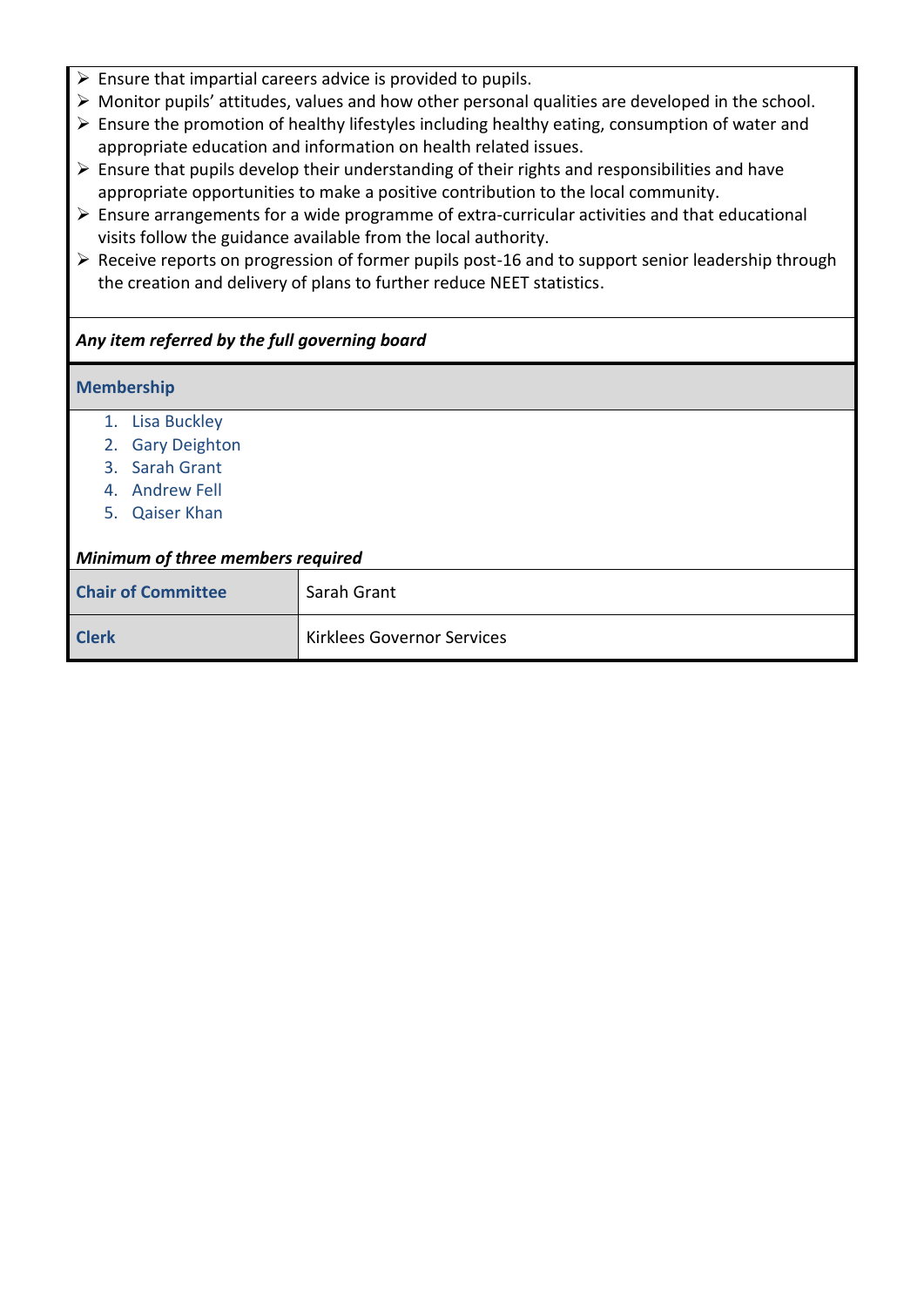# **Resources Committee**

#### The committee has responsibility delegated by the Governing Board for:

#### **Finance:**

- $\triangleright$  Review/approve all policies relevant to finance and roles of the committee.
- $\triangleright$  Approve the annual budget and present it to the full governing board for information.
- $\triangleright$  Review the actual expenditure and monitoring statements at least once a term and report significant anomalies from the anticipated position to the full Governing Body.
- $\triangleright$  Compare expenditure of the school with benchmarked figures to ensure proportionality of expenditure.
- $\triangleright$  Receive & review financial projections, including a financial plan covering up to three years into the future depending upon the availability of information on future school funding.
- $\triangleright$  Scrutinise the Pupil Premium budget allocation and its use.
- $\triangleright$  Review leases & contracts, including traded services.
- $\triangleright$  Review the prioritisation of developmental expenditure.
- $\triangleright$  Review the school's insurance cover to ensure that it provides adequate protection against risks.
- $\triangleright$  Through the chair, oversee statements on the use of the school credit card.
- $\triangleright$  Ensure that the school operates within the Financial Regulations of the Local Authority.

#### **Staffing:**

- $\triangleright$  Review/approve all policies relevant to staffing and roles of the committee.
- $\triangleright$  Establish a Pay Policy for all categories of staff and that it is appropriately implemented.
- $\triangleright$  Oversee the appointment procedure for all staff.
- $\triangleright$  Review annually the staffing structure of the school in consultation with the Headteacher and taking into account the budget position, ensuring that it meets the requirements of the curriculum and is in line with the School Improvement Plan.
- $\triangleright$  Oversee the process by which staff restructures, reviews and changes are made.
- $\triangleright$  Review staff work/life balance, working conditions and well-being, including the monitoring of absence and other indicators.
- $\triangleright$  Monitor and review the appraisal process for all staff.
- $\triangleright$  Maintain a focus on equality and diversity ensuring a representative and inclusive working environment.
- $\triangleright$  Review the Single Central Record.
- $\triangleright$  Monitor staff training and CPD.

#### **Premises, Health & Safety:**

- $\triangleright$  Ensure the premises have the capacity and are appropriate to allow the delivery of the school's curriculum and future developments.
- $\triangleright$  In conjunction with the Headteacher the committee will identify to the full governing body any projects which consume a significant portion of the premises budget, and which should be reported on as specific items to the full governing board. The committee will also propose for these projects a subgroup of governors – normally two plus the Headteacher - who have delegated authority to review progress and swiftly agree changes to the outcome of the project.
- $\triangleright$  Review the school's health & safety policies on an annual basis.
- $\triangleright$  Review the outcomes of external health and safety audits.
- Ensure that an annual (or more frequently if required) governors' health & safety visit is completed.